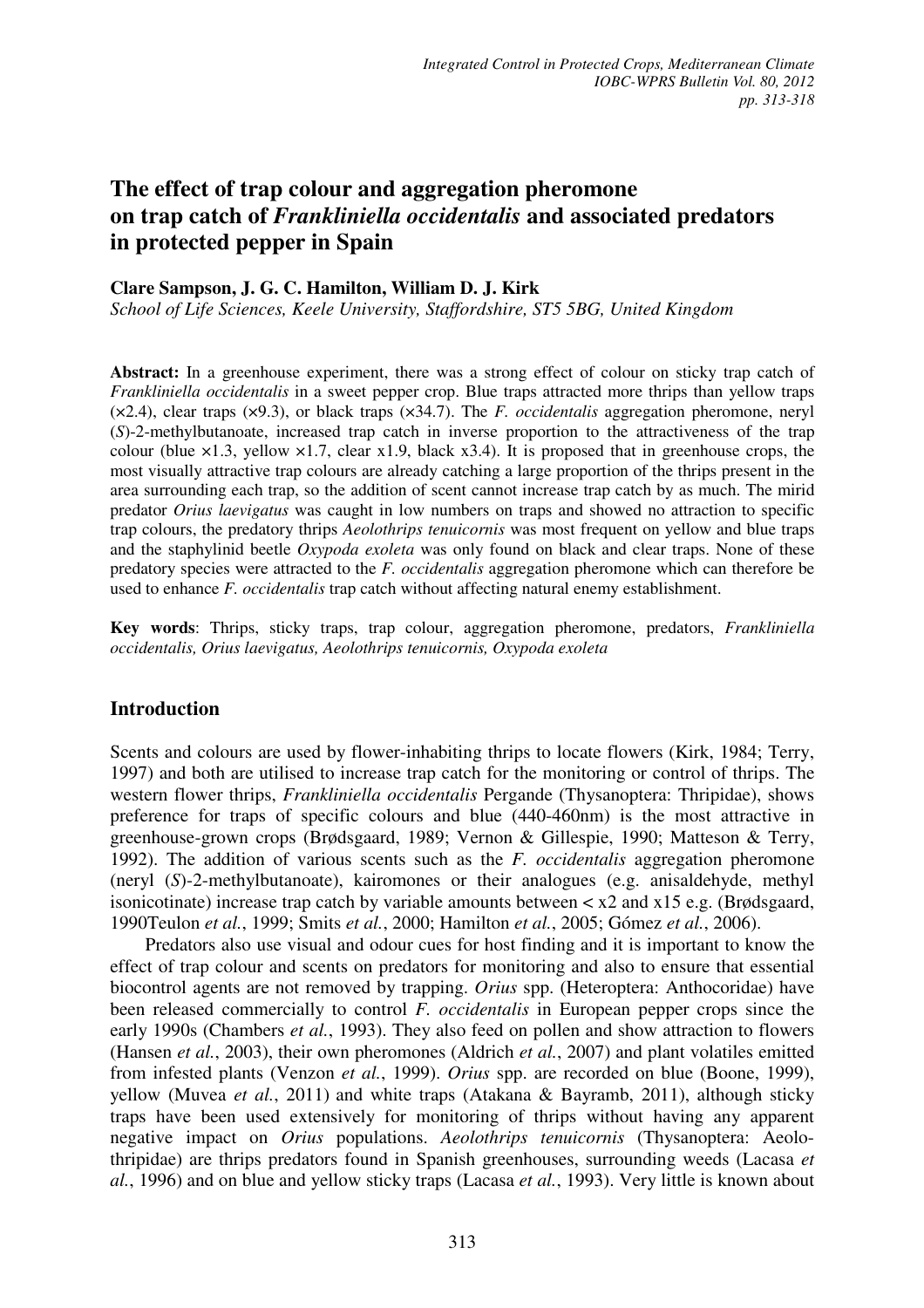the behaviour or feeding habits of *Oxypoda* species (Coleoptera: Staphylinidae), although members of the same sub-family (Aleocharinae), such as *Atheta coriaria* Kraatz, are thrips predators (Bennison *et al.*, 2008) and other staphylinid species are found on yellow (Chen *et al.*, 2004) and blue sticky traps (Sampson pers. obs., 2011).

This paper examines the effects of and interaction between trap colour and the *F. occidentalis* aggregation pheromone on trap catches of *F. occidentalis* in protected pepper, as well as the effect on the released predator *Orius laevigatus* and naturally occurring predators *Ae. tenuicornis* and *Oxypoda exoleta* (det. R. Booth).

### **Material and methods**

The experiment was carried out in a commercial sweet pepper crop (*Capsicum annuum* cv. Guepard) near Los Infiernos (N 37° 57.073<sup> $\cdot$ </sup> W 0° 54.776 $\cdot$ ) in the Murcia region of Spain. The crop was grown in soil under a  $6,000m^2$  multi-tunnel plastic greenhouse. Crop height was about 90cm, planted in rows 1m apart with 3 plants/1.2m length of row. The maximum and minimum temperatures and humidities were 14°C:37°C and 27%:88% RH respectively. Thrips occupancy was 3.12 adults/flower (82%) and *O. laevigatus* occupancy was 0.65 adults/flower (51%). *Aeolothrips tenuicornis* and *O. exoleta* were not observed in the flower samples. There was an average of 1.88 open flowers per plant ( $n = 27$  plants, 51 flowers).

On  $14<sup>th</sup>$  April 2011, the experiment was laid out in a randomised complete block design with 20 blocks and one replicate per block with 3.6m between traps within a block and 6 m between blocks. Treatments included four different colours of sticky trap, each with or without the *F. occidentalis* aggregation pheromone, neryl (*S*)-2-methylbutanoate. Traps were yellow, blue, clear or black dry sticky cards with a black grid on the back (10cm x 25cm, Russell IPM, UK). Traps were suspended vertically with the base of the trap about 10cm above crop height by attaching them with wooden clothes pegs to vertical strings supporting the crop. A single natural rubber septum (6.3mm x 10.8mm; International Pheromone Systems Ltd.) that had been solvent cleaned and dried in an oven at 50°C was placed centrally on each trap. The pheromone septum was impregnated with 30µg neryl (*S*)-2-methylbutanoate dissolved in 30µl hexane and the control septum with 30µl hexane only. All traps were oriented so that the septum side faced north to avoid direct sunlight on the release device. After 24 hours the traps were removed from the crop, wrapped individually in plastic and stored in a freezer.

Trap catches were counted under a binocular microscope and selected thrips mounted on slides in Hoyer's solution for identification. The majority of thrips (> 97%) were *F. occidentalis.* The identification was confirmed by randomly selecting (using a grid acetate and random numbers) and identifying one thrips from each of 100 traps. All aeolothripid thrips (with broad wings), *Orius* spp. and staphylinids were counted and identified separately. *Thrips* species and phlaeothripid thrips (with elongated end of abdomen) were excluded from the counts.

Tables and figures show untransformed data. The counts of *F. occidentalis* were transformed to  $log_{10}$  (n+1) for statistical analyses (Minitab 16). Despite differences in variance between thrips numbers on different trap colours, the ratio of the largest cell variance to the smallest  $(F \text{ max})$  was less than 10, so analysis of variance was used (Tabachnick  $\&$ Fidell, 2001) and residuals were normally distributed. Pair-wise comparisons between pheromone and control traps of each trap colour used Tukey's test for significance. The ratio of trap catch between each treatment and the control was calculated by comparing the untransformed trap catch on the two trap types within each block, and these ratios were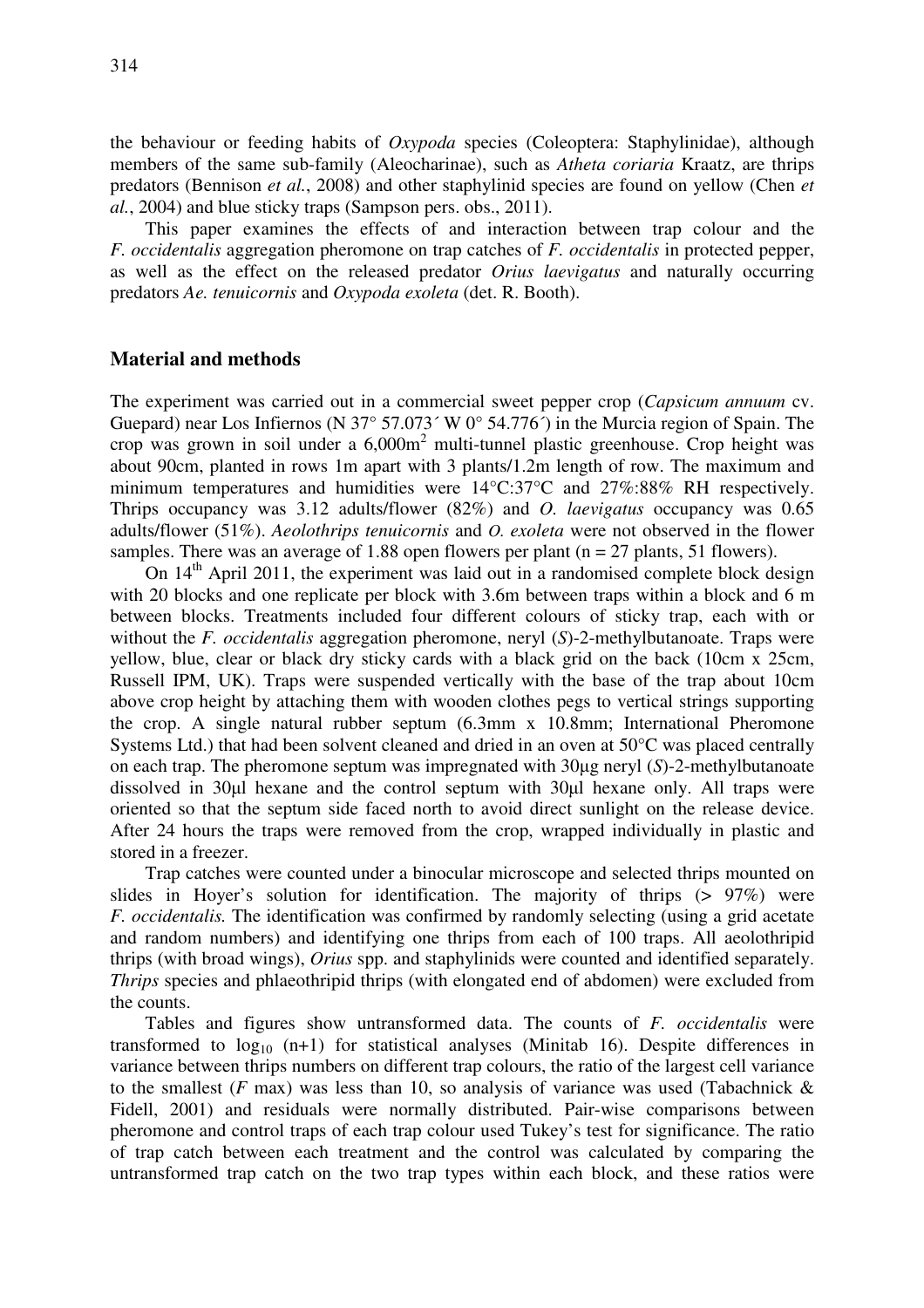compared using analysis of variance. The predator data were not normally distributed and were analysed using Kruskal-Wallis tests.

# **Results**

Trap catches of *F. occidentalis* on different coloured traps with and without the aggregation pheromone are shown in Figure 1 and for predators in Table 1.



Figure 1. Mean catch + S.E. of *F. occidentalis* on different coloured traps with and without the aggregation pheromone. Pair-wise comparisons between trap catch on control and pheromone treated traps for each trap colour are shown by *P* values and factor of increase.

Table 1. The total number of predators a) on different coloured sticky traps and b) on sticky traps with and without the *F. occidentalis* aggregation pheromone.

| Predator    | Total number of predators caught on<br>(a)<br>sticky traps of different colours (n=40) |       |        |      |                  | (b) Total no. of predators on<br>traps $\pm$ pheromone (n=80) |                |           |
|-------------|----------------------------------------------------------------------------------------|-------|--------|------|------------------|---------------------------------------------------------------|----------------|-----------|
|             | <b>Black</b>                                                                           | Clear | Yellow | Blue | $\boldsymbol{P}$ | Control                                                       | Phero-<br>mone | P         |
| Orius       |                                                                                        | 15    |        | 10   | $0.12$ ns        | 16                                                            | 21             | $0.73$ ns |
| Aeolothrips | $\Omega$                                                                               |       |        |      | $0.004**$        | 9                                                             | 8              | $0.79$ ns |
| Oxypoda     | 8                                                                                      | Q     |        |      | $0.001***$       |                                                               | 10             | $0.59$ ns |

There was a strong effect of trap colour on trap catch of *F. occidentalis*  $(F_{(3,133)} = 175$ ,  $P < 0.001$ <sup>\*\*\*</sup>). Blue traps caught significantly more thrips than yellow traps  $(x2.4)$ , clear traps  $(x9.3)$  or black traps  $(x34.7)$  (Figure 1). The aggregation pheromone increased trap catch  $(F_{(1, 133)} = 16, P < 0.001***$ ) in inverse proportion to the attractiveness of the trap colour (blue  $\times$ 1.3, yellow  $\times$ 1.7, clear x1.9, black x3.4). A general linear model with a regression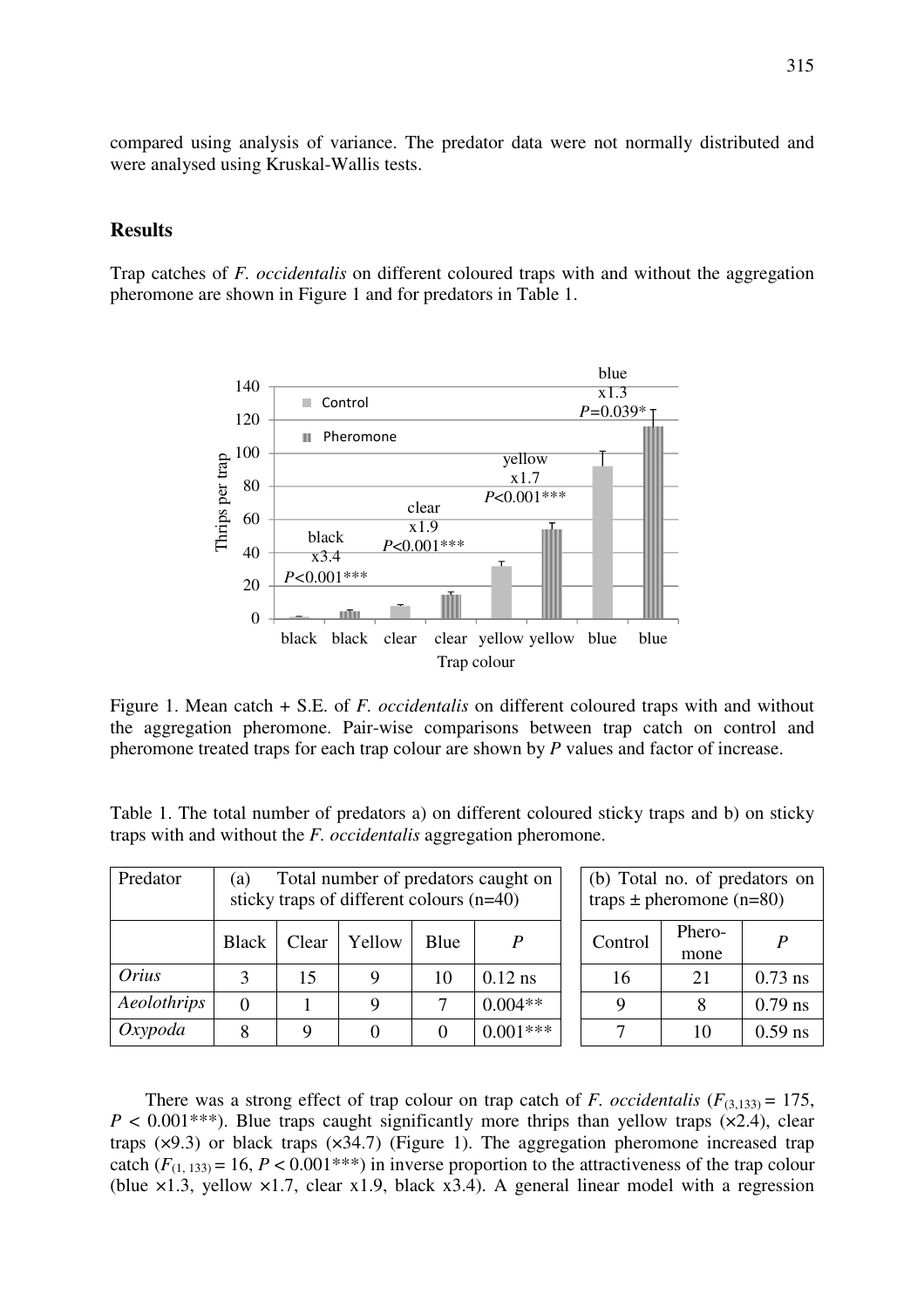showed that there was a negative association between the relative effectiveness of pheromone (ratio of treatment:control catch) and the attractiveness of the trap colour (total catch on control traps for each colour)  $(F_{(1, 55)} = 7.18, P = 0.01**)$ .

*Orius laevigatus* was found on all the trap colours tested, but in very low numbers with no clear preference for any specific colour  $(H<sub>(3)</sub> = 5.9, P = 0.12$  ns; Table 1). A total of 37 *O. laevigatus* were caught on 160 traps when there was an estimated 22,000 adult *O. laevigatus* in the crop.

*Aeolothrips tenuicornis* was most frequent on blue and yellow traps  $(H_{(3)} = 13.1,$  $P = 0.004$ ; Table 1).

*Oxypoda exoleta* was found on black and clear traps but not on blue and yellow traps  $(H<sub>(3)</sub> = 17.65, P = 0.001; Table 1).$ 

#### **Discussion**

Our results confirmed the attractiveness of blue to *F. occidentalis* in greenhouse crops (Brødsgaard, 1989; Gillespie & Vernon, 1990) and the importance of visual cues in trap attraction. Addition of the aggregation pheromone increased trap catches. The absolute increase with additional pheromone was greater for the more attractively coloured traps, although the proportional increase was lower. A similar interaction between colour and scent has been observed with plant kairomones (Kirk, 1987; Teulon *et al.*, 1999; Davidson *et al.*, 2012). The reduced response to pheromone on the most visually attractive traps may be explained, at least in part, by the fact that they are already extremely attractive, drawing in a large number of thrips, thereby reducing the numbers of thrips available for the pheromone to attract unless an invasion of thrips is occurring. For example, the blue traps in this experiment were catching thrips equivalent to all the adult thrips in flowers of about  $\overline{5m}^2$  of crop.

Low numbers of *O. laevigatus* were caught on traps. As *O. laevigatus* is highly mobile and was widespread, the few caught on traps could be explained by accidental catch rather than by attraction, indicating that sticky traps are unlikely to pose a risk to *O. laevigatus*  released for the control of *F. occidentalis*.

*Aeolothrips* spp. feed on pollen as well as invertebrate prey and are similar to plant feeding thrips (Bournier *et al.*, 1979). The higher catch of *Ae. tenuicornis* on blue and yellow traps than on clear and black traps supports this and might be predicted (Kirk, 1984). No population estimate was made of *Ae. tenuicornis* in this experiment but it is likely that numbers were low and further work is needed to determine whether yellow and blue sticky traps could pose a risk to *Ae. tenuicornis* populations.

*Oxypoda exoleta* has not previously been reported in Spanish pepper greenhouses. This species may have been under-recorded as it is small (2-3mm long), difficult to identify, possibly nocturnal and not found on the yellow and blue traps used for monitoring pests. Little is known about its diurnal activity (Assing, pers. comm., 2012), but some staphylinids are nocturnal and it could be that the coloured traps are more visible at night than black or clear traps and so avoided. Previous records of *O. exoleta* have been in cereal crops and field margins (Pietraszko & de Clercq, 1983) and some basic information on its occurrence, biology and prey preference in greenhouse crops would be of interest.

None of the predatory species examined was attracted to the *F. occidentalis* aggregation pheromone. The pheromone can therefore be used to enhance trap catch of *F. occidentalis* in European pepper crops without affecting natural enemy establishment.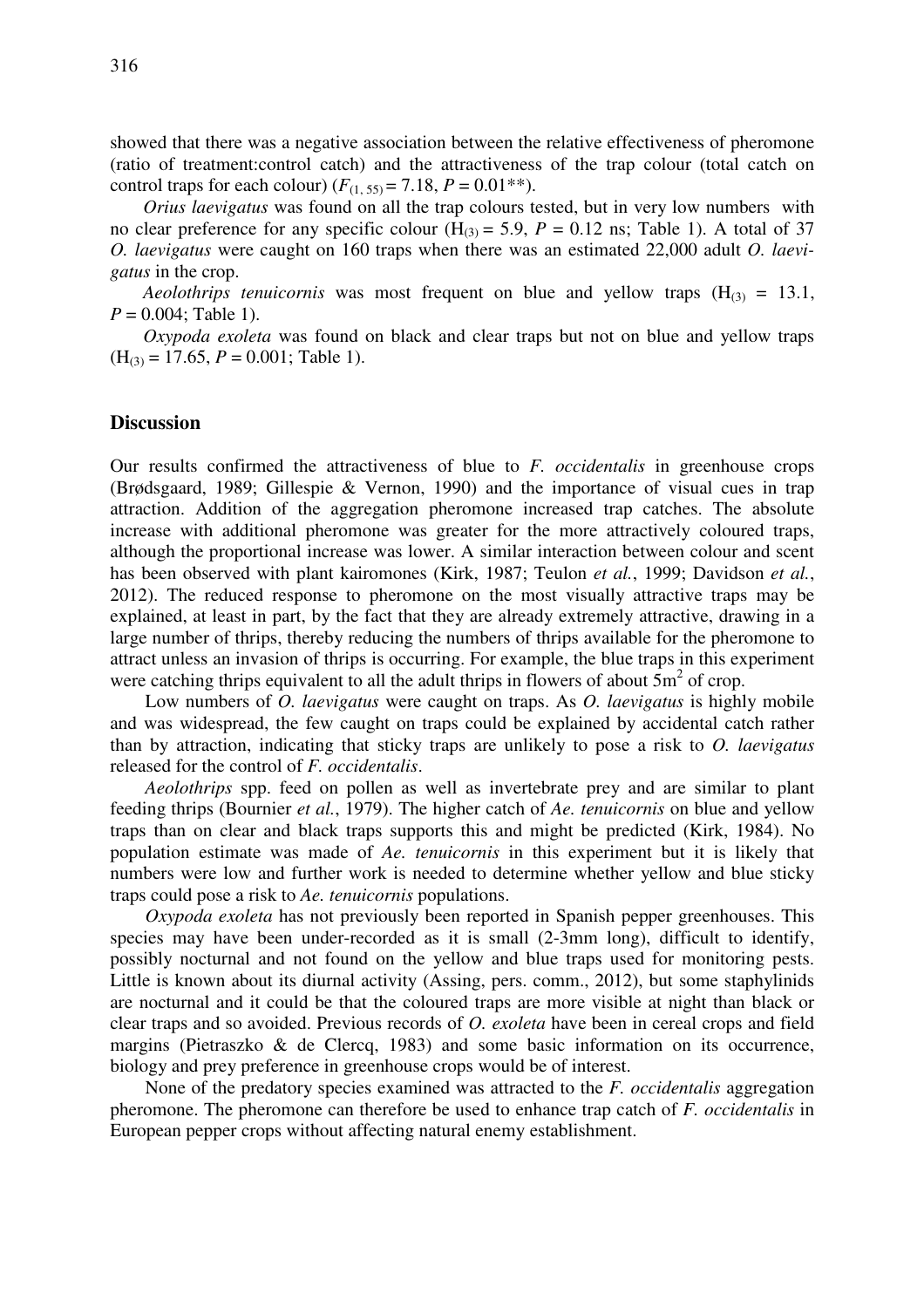#### **Acknowledgements**

Our thanks to Sr. Demetrio Madrid for allowing access to his crop, Syngenta Bioline for facilitating the trial, Russell IPM for supply of the traps, Dr. D. Hall for comments on the paper and Dr. V. Assing (Hannover, Germany) for information on staphylinids. *Oxypoda exoleta* identification was confirmed by Dr. R. Booth, curator (Coleoptera), The Natural History Museum, London. This research was co-funded through the Horticulture LINK programme in the U.K. (project HL01107) by the Department for Environment, Food and Rural Affairs together with a consortium of industrial companies.

#### **References**

- Aldrich, J. R., Oliver, J. E., Shifflet, T., Smith, C. L. & Dively, G. P. 2007: Semiochemical investigations of the insidious flower bug, *Orius insidiosus* (Say). Journal of Chemical Ecology 33: 1477-1493.
- Atakana, E. & Bayramb, A. 2011: Distributions of western flower thrips (Thysanoptera: Thripidae) and its predatory bug *Orius niger* (Hemiptera: Anthocoridae) assessed by coloured sticky traps and plant samplings in cotton. Archives of Phytopathology and Plant Protection 44: 1595-1608.
- Bennison, J., Maulden, K., Maher, H. & Tomiczek, M. 2008: Development of a grower rearing-release system for *Atheta coriaria*, for low cost biological control of grounddwelling pest life stages. IOBC-WPRS Bulletin 32: 21-24.
- Boone, C. K. 1999: Integrated Pest Management of *Thrips tabaci* Lindeman [Thysanoptera: Thripidae] in greenhouse cucumber production. MSc thesis Nova Scotia Agricultural College, Truro, Canada.
- Bournier, A., Lacasa, A. & Pivot, Y. 1979: Régime alimentaire d'un thrips prédateur *Aeolothrips intermedius* (Thysanoptera, Aeolothripidae). Entomophaga 24: 353-361.
- Brødsgaard, H. F. 1989: Coloured sticky traps for *Frankliniella occidentalis* (Pergande) (Thysanoptera, Thripidae) in glasshouses. Journal of Applied Entomology 107: 136-140.
- Brødsgaard, H. F. 1990: The effect of anisaldehyde as a scent attractant for *Frankliniella occidentalis* (Thysanoptera: Thripidae) and the response mechanism involved. SROP-WPRS Bulletin 13: 36-38.
- Chambers, R. J., Long, S. & Helyer, N. L. 1993: Effectiveness of *Orius laevigatus* (Hem.: Anthocoridae) for the control of *Frankliniella occidentalis* on cucumber and pepper in the United Kingdom. Biocontrol Science and Technology 3: 295-307.
- Chen, T. Y., Chu, C. C., Henneberry, T. J. & Umeda, K. 2004: Monitoring and trapping insects on poinsettia with yellow sticky card traps equipped with light-emitting diodes. Hort Technology 14: 337-341.
- Davidson, M. M., Butler, R. C. & Teulon, D. A. J. 2012: Response of female *Frankliniella occidentalis* (Pergande) visual cues and para-anisaldehyde in a flight chamber. Journal of Insect Behavior 25: 297-307.
- Gillespie, D. R. & Vernon, R. S. 1990: Trap catch of western flower thrips (Thysanoptera: Thripidae) as affected by color and height of sticky traps in mature greenhouse cucumber crops. Journal of Economic Entomology 83: 971-975.
- Gómez, M., García, F., GreatRex, R., Lorca, M. & Serna, A. 2006: Preliminary field trials with the synthetic sexual aggregation pheromone of *Frankliniella occidentalis* on protected pepper and tomato crops in south-east Spain. IOBC-WPRS Bulletin 29: 153-158.